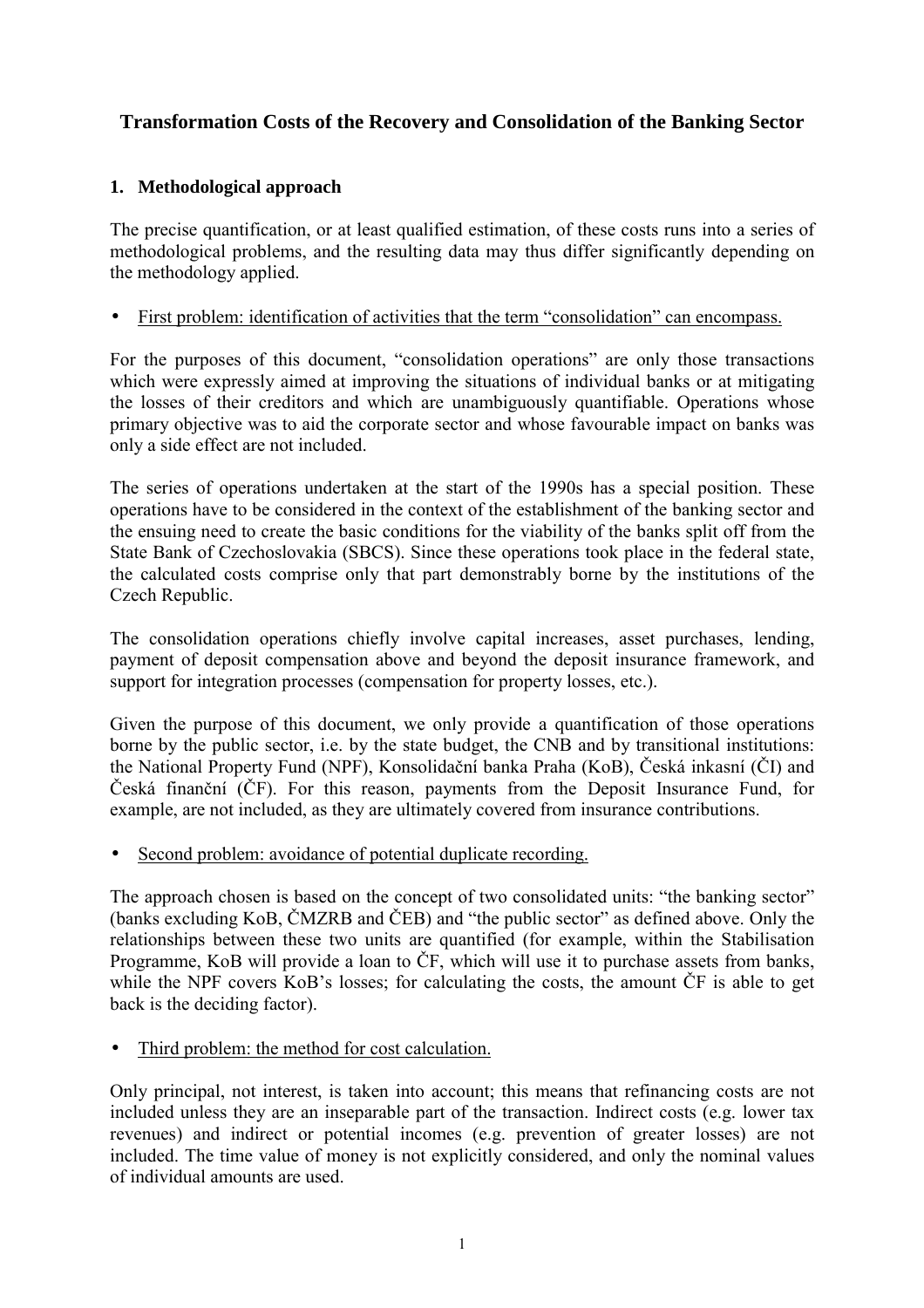Net costs are presented as the difference between direct gross costs (e.g. capital increases, amounts paid for asset purchases, settlement of losses, credits granted and not yet repaid, etc.) and direct revenues (e.g. dividends, proceeds from privatisation, repayments of loan principal or receivables, revenues from asset realisation). For this reason, returnable financial assistance such as credits is not included, provided it has been repaid.

The following are not considered direct consolidation costs:

- a) payments of deposit compensation from the Deposit Insurance Fund or from the funds of non-public sector entities, e.g. Česká pojišťovna's payment of deposit compensation above and beyond the framework of deposit insurance to the clients of Kreditní banka Plzeň;
- b) the deposit losses of institutions linked to the state budget or administering public funds in cases of bank collapses;
- c) the settlement of banks' losses in connection with the provision of social loans (loans for newlyweds and co-operative housing loans), since this aid is not linked to the consolidation of the banking sector but to the social policy of the state and is earmarked for loan recipients.

The return on the assets administered by Česká finanční is measured using the repayments of the credits through which these assets are financed (the CNB – Consolidation Programme, KoB – Stabilisation Programme). This means that nonmonetary payments accepted by Česká finanční are not considered revenues until they are realised and recorded as repayments of credits accepted. In the case of the Stabilisation Programme, however, the asset yields are also used for interest payments, so that the realised assets are higher than the corresponding fall in credits.

As for guarantees, these are presented in terms of the level of the estimated payment and not at nominal value.

• Final problem: the method for estimating future revenues and costs.

Some items (e.g. yield on assets) are based either on audited values (e.g. items in the ČF portfolio), or on expert estimates ensuing from the rather bad experience with debt recovery. If there is no auditor's estimate or if the estimate is not based on examination of a specific set of assets, the yield is generally estimated at 10% of their nominal value.

### **II. Operations carried out within Consolidation Programme I**

Consolidation Programme I includes operations associated with the clean-up of the balancesheets of Komerční banka (KB), Česká spořitelna (ČS), Investiční banka (IB) and the State Bank of Czechoslovakia (SBCS) of bad loans extended before 1990, operations to strengthen the capital of state-owned banks (KB, ČS and IB), and the clean-up of the balance sheets of other banks in the periods both before and after the division of Czechoslovakia. These operations are as follows:

- a) the transfer of assets to KoB,
- b) the write-off of loss loans from NPF funds,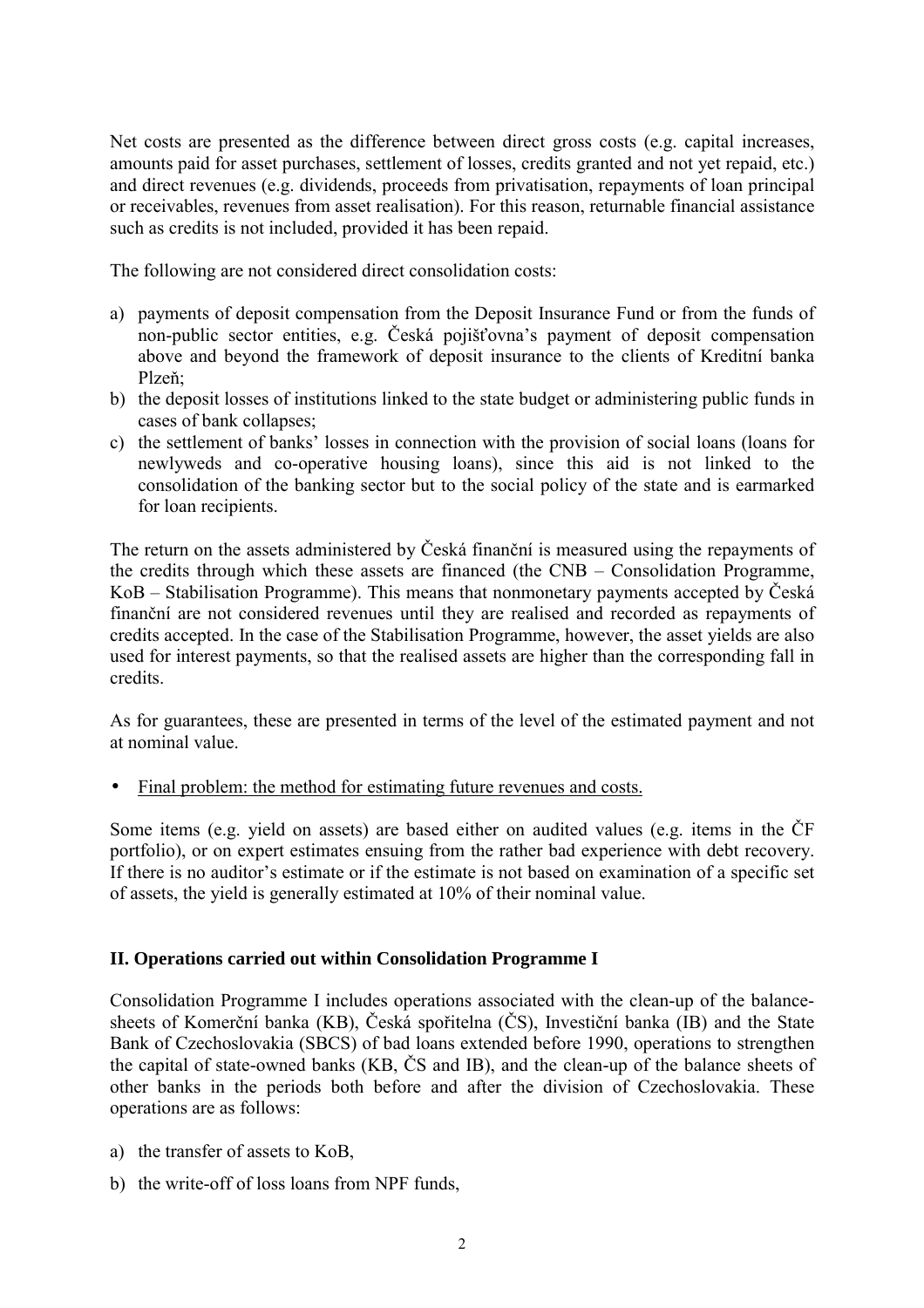- c) the topping up, by means of NPF bonds, of the capital of the banks split off from the SBCS (in this case the nominal value of the bonds is considered to be the cost)
- d) the capital increase in ČSOB,
- e) the transfer of credits and guarantees from ČSOB to ČI (the costs of this operation are measured using the NPF subsidy for the payment of the principal and interest of the ČSOB loan for ČI's refinancing).

### **III. Adjusted definition of the costs associated with Consolidation Programme II**

For aggregation purposes, the costs of Consolidation Programme II also include the costs associated with resolving the problems at Kreditní a průmyslová banka, AB Banka, Banka Bohemia and Agrobanka Praha.

In the case of AB banka and Banka Bohemia, the costs were partly covered from the state  $budget<sup>1</sup>$ .

Part of the CNB's losses associated with banking sector consolidation are covered by a state guarantee. The amount of the applicable state guarantee is given for information in the table below.

#### **IV. Conclusions**

The level of the costs associated with the recovery of the banking sector is presented in aggregated form in the table below. Owing to a lack of preparation time, it was not possible to obtain updated figures from all the institutions involved; however, the time differences have no major effect on the level of the costs.

| <b>Aggregated unit</b>                   | <b>Net costs</b> | <b>Expected net</b> | <b>State guarantee</b> |
|------------------------------------------|------------------|---------------------|------------------------|
|                                          |                  | revenues            |                        |
| Consolidation Programme I <sup>a)</sup>  | 101.6            | $-14.5$             |                        |
| Consolidation Programme II $b$           |                  |                     |                        |
| - balance sheet                          | 102.2            | 7.4                 | 22.5                   |
| - off-balance sheet                      | 3.3              |                     |                        |
| Stabilisation Programme <sup>c)</sup>    | 14.7             | 7.6                 |                        |
| Privatisation preparation <sup>d)</sup>  | 51.4             | 17.1                |                        |
| Income from share holdings <sup>e)</sup> | $-47.8$          |                     |                        |
| Total                                    | 225.4            | 17.6                |                        |

a) According to data as of 31 August 1999. The expected costs ensue from repayments of the credit drawn by ČI from ČSOB.

b) According to data as of 31 December 1999.

c) According to data as of 31 August 1999.

l

d) Neither the planned expenses for Komerční banka's clean-up (purchase of assets with a maximum nominal value of CZK 60 billion for a maximum price of CZK 36 billion) nor the potential payments arising from

<sup>&</sup>lt;sup>1</sup> For example, payment of the state guarantee vis-à-vis ČS on the basis of the Government Decree No. 370/1998; this guarantee was issued in connection with the resolution of the situation of AB banka.